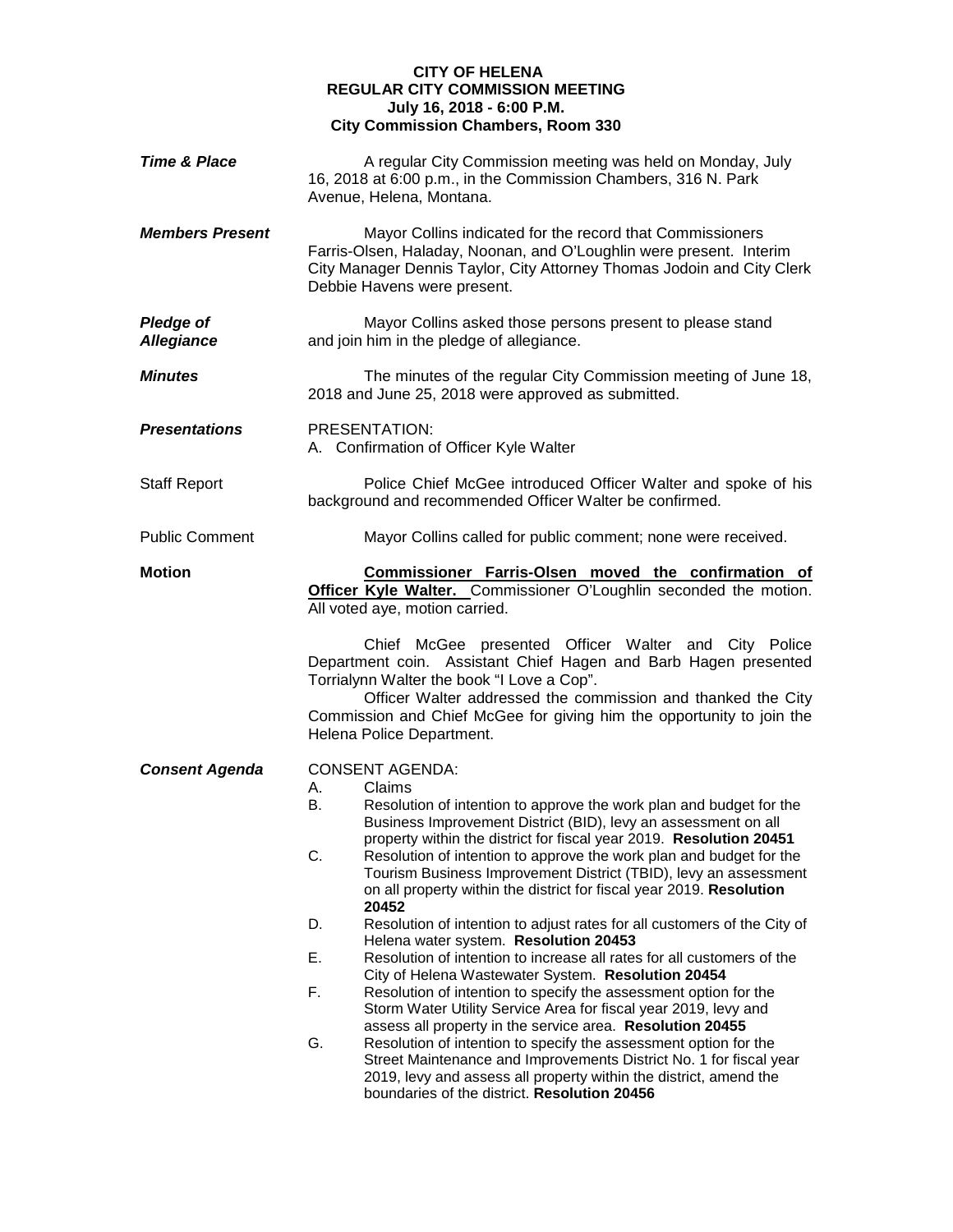- H. Resolution of intention to establish rates for collection and disposal of residential garbage and refuse for fiscal year 2019, levying and assessing all parcels of land receiving residential solid waste collection. **Resolution 20457**
- I. Resolution of intention to specify the assessment method option for the special Urban Forest Management District for fiscal year 2019, levying and assessing all property within the district. **Resolution 20458**
- J. Resolution of intention to specify the assessment option for the Open Space Maintenance District No. 1 for fiscal year 2019, levy and assess all property within the district, amend the boundaries of the district. **Resolution 20459**
- K. Resolution of intention to specify the assessment option for the special Landfill Monitoring and Maintenance District for fiscal year 2019, levying and assessing all property within the district. **Resolution 20460**
- L. Resolution of intention to levy an assessment upon properties to recover the amortized loans issued under the Residential Energy Efficiency and Renewable Energy Loan Program. **Resolution 20461**
- M. Resolution of intention to levy assessments for fiscal year 2019 for improvements made to properties in the Sidewalk Improvement Districts. **Resolution 20462**
- N. Resolution of intention to levy and assess property to recover the cost of removal of snow and ice from sidewalks on the adjacent public right-of-way for fiscal year 2019. **Resolution 20463**
- O. Resolution of intention to levy an assessment upon all property in the Special Street Lighting Districts to defray the costs of installing and maintaining improvements for fiscal year 2019. **Resolution 20464**
- P. Resolution of intention to establish fees for equipment purchases from and services performed by the utility maintenance division, a monthly curbside recycling charge, damage deposits for permits to consume alcohol on public places, and encroachment permit agreements and repeal resolution Nos. 20359, 20360, and 20397. **Resolution 20465**
- Q. Consider final passage of Ordinance No. 3240 pre-zoning to R-2 (Residential), R-O (Residential Office), and B-2(Commercial) Districts prior to annexation into the city of Helena: for property generally described as phases two and three of the Westside Infrastructure Extension Project. **Ordinance 3240**

Interim City Manager Taylor recommended approval of the claims and the consent agenda.

|                                                    | Claims and the consent agenda.                                                                                                                                                                                                |
|----------------------------------------------------|-------------------------------------------------------------------------------------------------------------------------------------------------------------------------------------------------------------------------------|
| <b>Public Comment</b>                              | Mayor Collins asked for public comment, none was received.                                                                                                                                                                    |
| <b>Motion</b>                                      | Commissioner Haladay moved approval of Items A and Q on<br>the consent agenda and set public hearings for August 27, 2018 for<br><b>items B-P.</b> Commissioner Noonan seconded the motion. All voted aye,<br>motion carried. |
| <b>Communications</b><br><b>From Commissioners</b> | COMMUNICATIONS/PROPOSALS FROM COMMISSIONERS<br>Commissioner Noonan thanked everyone who arranged the July<br>4 <sup>th</sup> celebration at Centennial Park.<br>Mayor Collins thanked the city employees for the work that is |

being accomplished, specifically the Attorney and Human Resources Departments.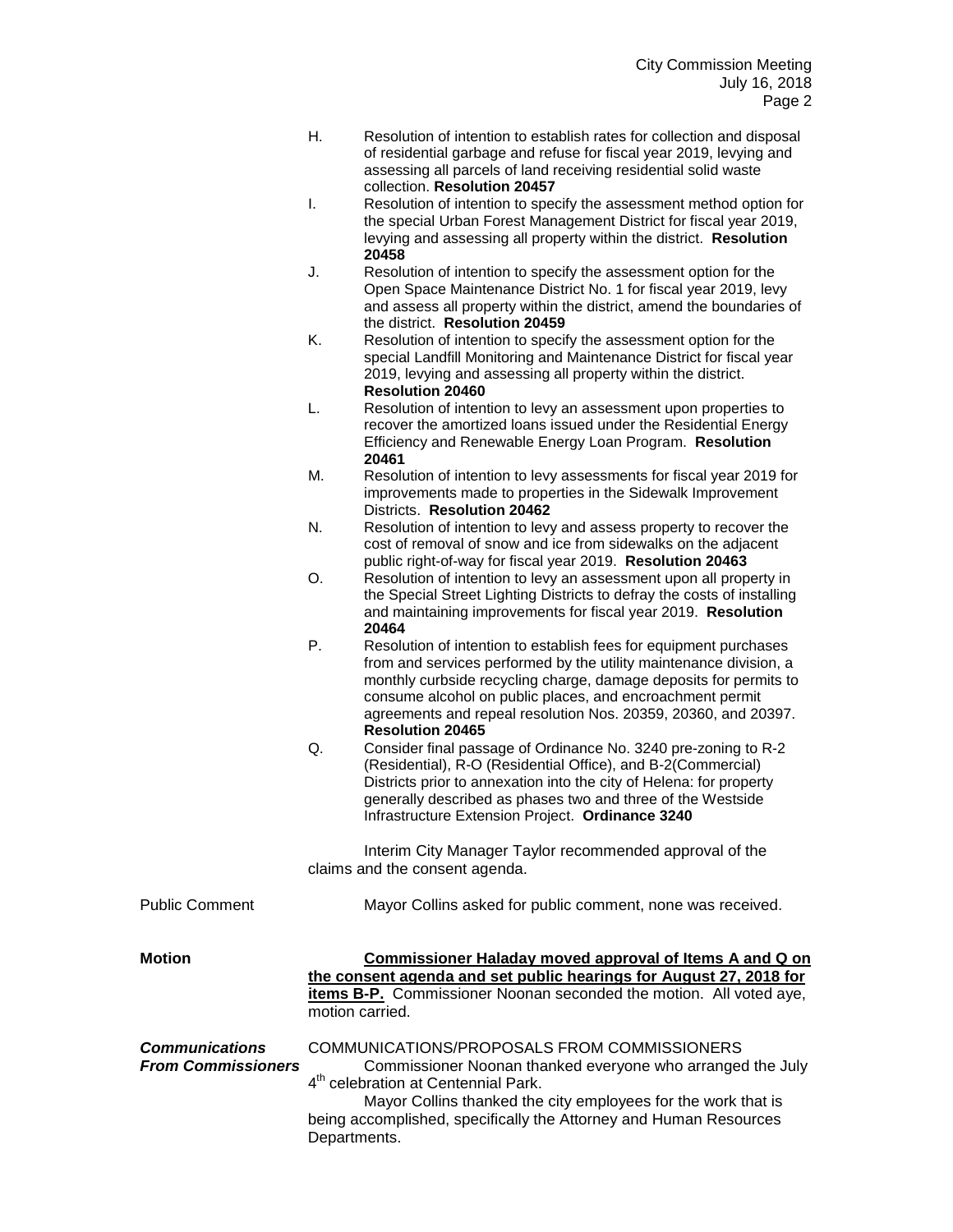| <b>Report of the City</b><br><b>Attorney</b>     | REPORT OF THE CITY ATTORNEY<br>City Attorney Jodoin had no items to report on.                                                                                                                                                                                                                                                                                                                                                                                                                                                                                                                                                                                                                                                                                                                                                                                                                                                                                                                                                                                                                                                                                                                                                                                                                                                                                                                                                                                                                                                                                                                                                                                                                                                                                                                                                                                                                                                                                                      |
|--------------------------------------------------|-------------------------------------------------------------------------------------------------------------------------------------------------------------------------------------------------------------------------------------------------------------------------------------------------------------------------------------------------------------------------------------------------------------------------------------------------------------------------------------------------------------------------------------------------------------------------------------------------------------------------------------------------------------------------------------------------------------------------------------------------------------------------------------------------------------------------------------------------------------------------------------------------------------------------------------------------------------------------------------------------------------------------------------------------------------------------------------------------------------------------------------------------------------------------------------------------------------------------------------------------------------------------------------------------------------------------------------------------------------------------------------------------------------------------------------------------------------------------------------------------------------------------------------------------------------------------------------------------------------------------------------------------------------------------------------------------------------------------------------------------------------------------------------------------------------------------------------------------------------------------------------------------------------------------------------------------------------------------------------|
| <b>Report of the City</b><br><b>Manager</b>      | REPORT OF THE CITY MANAGER<br>Interim City Manager Dennis Taylor reminded the commission<br>they have been invited to attend the Fire Department Promotions on<br>Tuesday, July 17 <sup>th</sup> at 6:00 p.m. at the Civic Center.<br>Manager Taylor reported the Symphony Under the Stars is<br>scheduled for Saturday, July 21st.                                                                                                                                                                                                                                                                                                                                                                                                                                                                                                                                                                                                                                                                                                                                                                                                                                                                                                                                                                                                                                                                                                                                                                                                                                                                                                                                                                                                                                                                                                                                                                                                                                                 |
| <b>Report from the</b><br><b>Helena Citizens</b> | REPORT FROM THE HELENA CITIZENS COUNCIL<br>No report was provided.                                                                                                                                                                                                                                                                                                                                                                                                                                                                                                                                                                                                                                                                                                                                                                                                                                                                                                                                                                                                                                                                                                                                                                                                                                                                                                                                                                                                                                                                                                                                                                                                                                                                                                                                                                                                                                                                                                                  |
| <b>Regular Items</b>                             | <b>REGULAR ITEMS</b><br>CONSIDER A RESOLUTOIN OF INTENTON TO CREATE A<br>А.<br>TOURISM IMPROVEMENT DISTRICT FOR THE PURPOSE OF<br>PROMOTING TOURISM WITHIN THE CITY OF HELENA,<br>MONTANA.                                                                                                                                                                                                                                                                                                                                                                                                                                                                                                                                                                                                                                                                                                                                                                                                                                                                                                                                                                                                                                                                                                                                                                                                                                                                                                                                                                                                                                                                                                                                                                                                                                                                                                                                                                                          |
| <b>Staff Report</b>                              | Administrative Services Director Jorgenson reported the City<br>created the Tourism Business Improvement District (TBID) in April 2009.<br>TBID's have a life of 10 years according to State law. There is not a specific<br>renewal option in State law, but the TBID may be recreated for another 10<br>years at the will of the City Commission.<br>State law requires we receive petitions from owners of at least 50%<br>of the total square foot of the district. The TBID staff collected petitions equal<br>to 90.2% of the total square foot of the district as shown in Exhibit A.<br>The current TBID expires April 20, 2019. Staff wanted to recreate<br>the TBID prior to assessments being put on the tax rolls this tax year to<br>ensure the May 2019 payments could be collected and remitted to a legal<br>entity. For instance, if the hotels protested out the recreation of the district<br>we feel we would have to collect the funds assessed and due May 30th and<br>return them as the current TBID would end in April.<br>If the Commission approves the resolution of intention staff will<br>advertise twice and mail notice to all hotels within the City limits that are not<br>in an area zoned primarily residential. The hotels may submit protests if they<br>do not want it created. There are three protest categories that can allow for<br>the district to fail for at least one year. We cannot not receive protests from<br>more than 50% of the owners, owners of more than 50% of the taxable<br>value, or owners that pay more than 50% of the estimated assessments.<br>Director Jorgenson recommended approval of the resolution of<br>intention to create a Tourism Business Improvement District for the purpose<br>of promoting tourism within the City of Helena, Montana and hold a public<br>hearing on August 27, 2018. Director Jorgenson recognized and thanked<br>Andrea Opitz with the TBID for assisting with the process. |
| <b>Public Comment</b>                            | Mayor Collins called for public comment, none was received.                                                                                                                                                                                                                                                                                                                                                                                                                                                                                                                                                                                                                                                                                                                                                                                                                                                                                                                                                                                                                                                                                                                                                                                                                                                                                                                                                                                                                                                                                                                                                                                                                                                                                                                                                                                                                                                                                                                         |
| <b>Motion</b>                                    | <b>Commissioner Farris-Olsen moved approval of a resolution</b><br>of intention to create a Tourism Business Improvement District for<br>the purpose of promoting tourism within the City of Helena,<br>Montana and set a public hearing date for August 27, 2018.<br>Commissioner Haladay seconded the motion. All voted aye, motion<br>carried. Resolution 20466                                                                                                                                                                                                                                                                                                                                                                                                                                                                                                                                                                                                                                                                                                                                                                                                                                                                                                                                                                                                                                                                                                                                                                                                                                                                                                                                                                                                                                                                                                                                                                                                                  |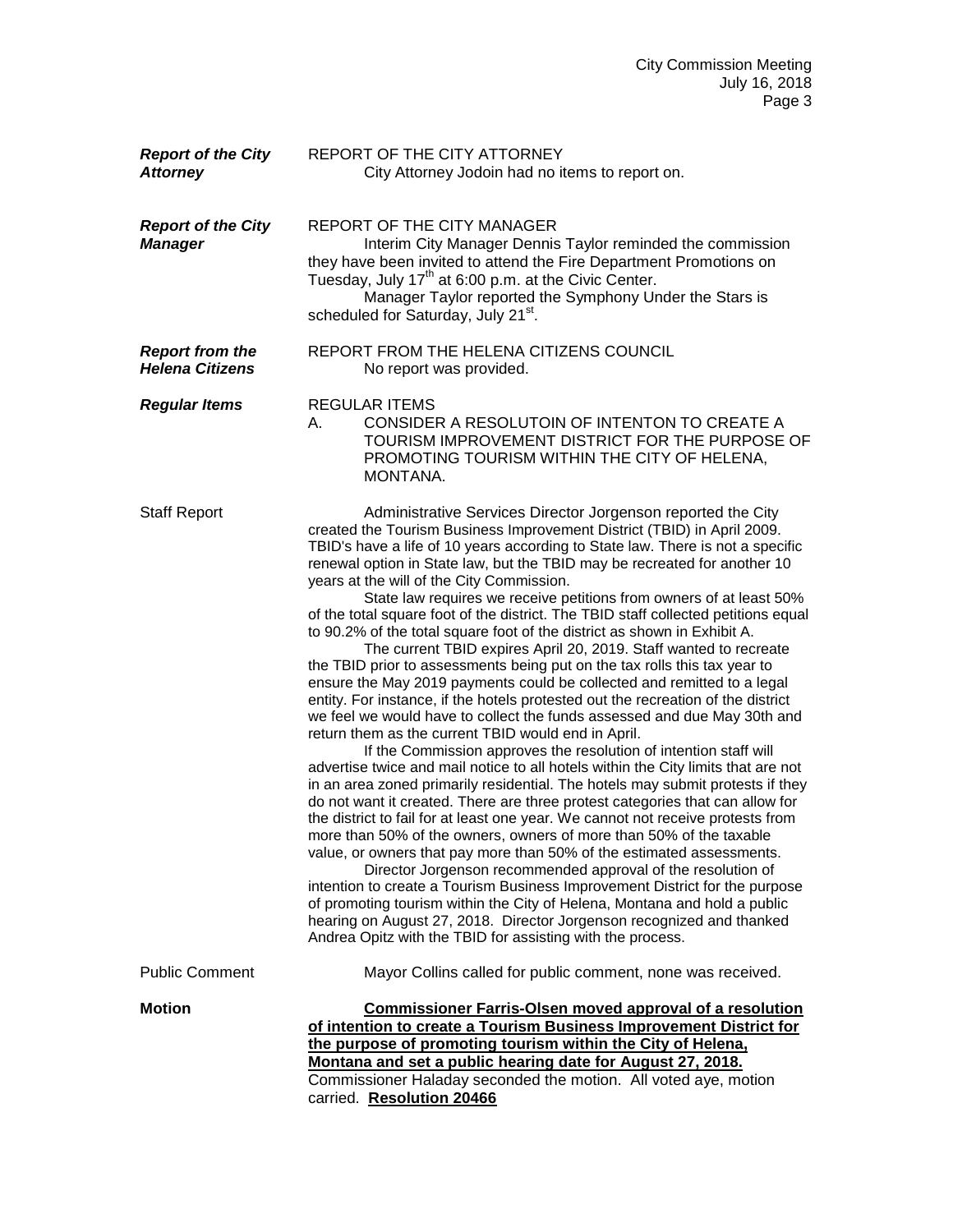## B. CONSIDER A CURB CUT VARIANCE FOR 1011 BUTTE AVENUE, HELENA MONTANA.

Staff Report City Engineer Leland reported the owner of parcel/property at 1011 Butte Avenue has an existing curb cut on Butte Avenue. This curb cut serves as access to a large garage/workshop and a separate rental home. This parcel/property currently has a rental home that includes a small garage in alley and a non-rented owner occupied large garage/workshop with the existing curb cut in front of it. The owner would like to improve the access and parking for the rental home. The owner is proposing to provide a separate curb cut and approach for access to the rental home driveway. Per City Code in order to install a second curb cut on a single lot a minimum of 25-feet of the full height curb and gutter separation between multiple curb cuts. The owner is proposing only 10' of full height curb and gutter separation between curb cuts.

The owner of parcel/property at 1011 Butte Avenue is requesting a variance to allow for the minimum length of the full height curb and gutter separation between multiple curb cuts on a single parcel be reduced from the current minimum of 25' to 10' of full height curb and gutter separation.

If approved, this could provide a large area of concrete and confusion to the traveling public on where a vehicle could leave the drive way.

City staff has no recommendation; the commission can approve, table, or deny the variance to allow for the minimum length of the full height curb and gutter separation between multiple curb cuts on single parcel be reduced from the current minimum of 25' and allow instead 10' of full height curb and gutter separation for the property at 1011 Butte Avenue.

**Discussion** Commissioner O'Loughlin asked if there will be a separation of 10' between the garage and house. Engineer Leland noted the property owner is requesting 10' distance from the concrete to the house.

> Commissioner Haladay asked what the maximum slope of a driveway ramp versus a sidewalk is. Engineer Leland stated a driveway ramp slope is the same as a sidewalk, which is 2% at the cross slope. Commissioner Haladay stated if the variance is approved, there still would be a non-conforming sidewalk and curb cut.

Commissioner O'Loughlin asked if currently there is space to access the garage. Engineer Leland stated there is room and the owner has been using it.

Commissioner Haladay commented if approved the curb cut would be conforming; however, the other portion of the driveway would continue to be non-conforming.

Commissioner Noonan asked if the owner would consider redoing the non-conforming portion of the driveway. Engineer Leland stated the owner did not offer to bring the driveway into conformance.

Discussion Commissioner Haladay stated he does not see an advantage to approving this request and will not support it. Commissioners Farris-Olsen, O'Loughlin and Noonan concurred with Commissioner Haladay's comments. Mayor